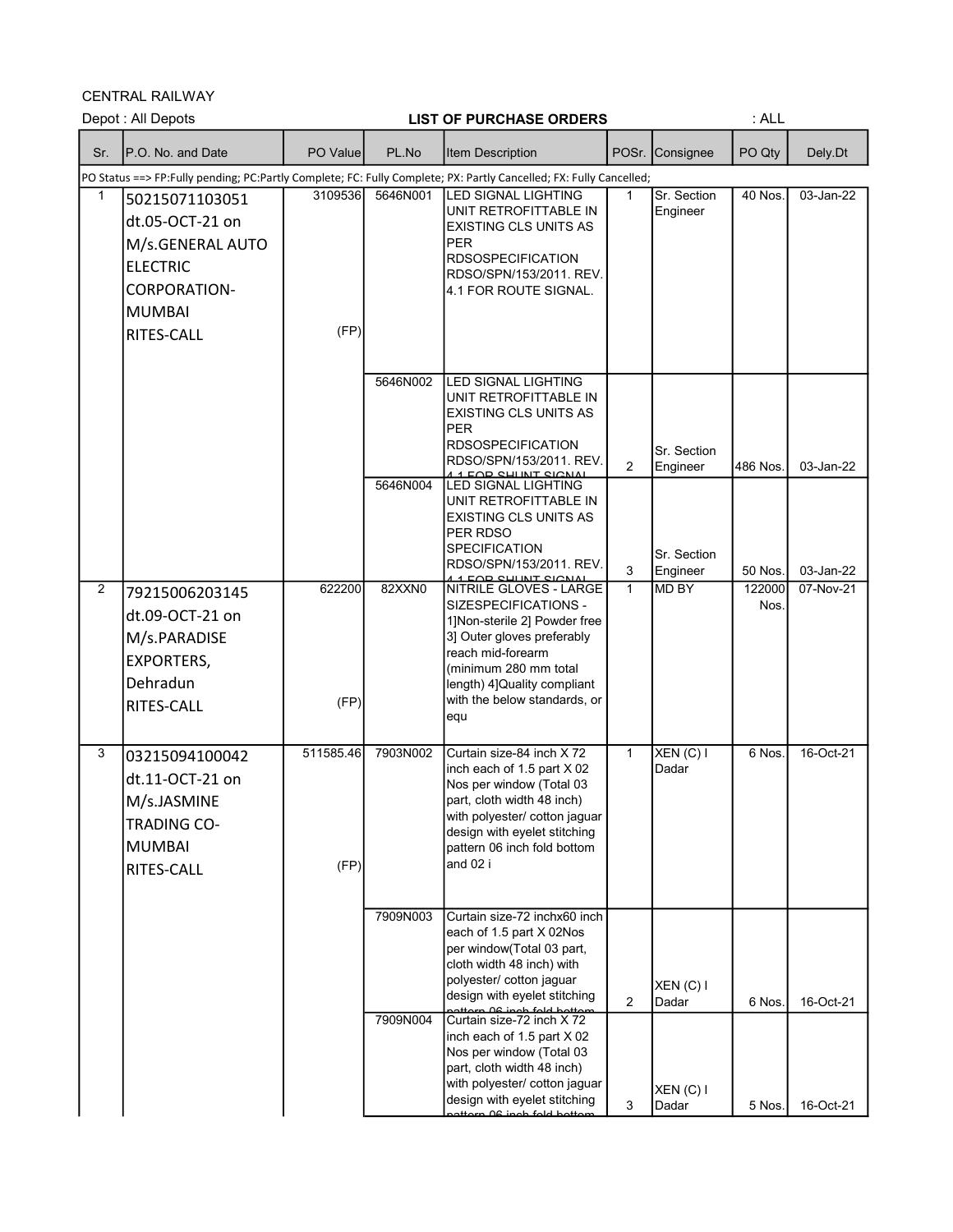| 4              | 56215448101135                                                                                                                       | 3682056           | 7921N001<br>25XXNS | Curtain size-84 inchx108<br>inch each of 2.5 part X 02<br>Nos per window (Total 05<br>part, cloth width 48 inch)<br>with polyester/ cotton jaguar<br>design with eyelet stitching<br><b>ttorn OG ingh fold bott</b><br><b>BRAKE CONTROL</b>             | $\overline{4}$<br>$\mathbf{1}$ | $XEN(C)$ I<br>Dadar<br><b>PNEUMATIC</b>  | 94 Nos.<br>1 Set | 16-Oct-21<br>13-Apr-22 |
|----------------|--------------------------------------------------------------------------------------------------------------------------------------|-------------------|--------------------|---------------------------------------------------------------------------------------------------------------------------------------------------------------------------------------------------------------------------------------------------------|--------------------------------|------------------------------------------|------------------|------------------------|
|                | dt.12-OCT-21 on<br>M/s.FAIVELEY<br><b>TRANSPORT RAIL</b><br><b>TECHNOLOGIES INDIA</b><br>LIMITED-HOSUR<br>RITES-CALL                 | (FP)              |                    | SYSTEM (E-70 BRAKE<br>CONTROL) INCLUDING<br><b>DRIVER'S VIGILANCE</b><br>CONTROL DEVICE FOR<br>WAG-9HC/WAP-7 CLASS<br>OF LOCOMOTIVES.<br>SPECN. NO.<br>CLW/MS/3/001 ALT.16<br>(ITEM TO BE PROCURED<br>THROUGH RDSO                                      |                                | AC LOCO<br>W/                            |                  |                        |
| 5              | 56215482101180<br>dt.21-OCT-21 on<br>M/s.SKF INDIA LTD-<br><b>GURGAON</b><br>RITES-CALL                                              | 1312160<br>(FP)   | 25XXNS             | APPROVED<br>AXLE BOX BEARING<br>(TAPPER ROLLER<br>BEARING UNIT TBU-150,<br>SKF NO 1639457A) AS<br>PER ABB DRG NO 1A 016-<br>01494 REV-2 FOR WAP5<br>LOCO.(ITEM RESERVED<br>FOR RDSO APPROVED<br>SOURCES ONLY)                                           | $\mathbf{1}$                   | <b>WHEEL</b><br><b>SETS AC</b><br>LOCO W | 16 Nos.          | 20-May-22              |
| 6              | 56215550101185<br>dt.21-OCT-21 on<br>M/s.BHARAT HEAVY<br><b>ELECTRICALS LIMITED-</b><br><b>NEW DELHI</b><br>RITES-CALL               | 1512000<br>(FP)   | 25XXNS             | MAIN GEAR WHEEL (67<br>TEETH) FOR WAP-5<br>LOCOS WHEEL SET AS<br>PER ABB DRG. NO IA011-<br>00230 REV-G (ITEM<br>RESERVED FOR CLW<br>APPROVED SOURCES<br>ONLY)                                                                                           | $\mathbf{1}$                   | <b>WHEEL</b><br><b>SETS AC</b><br>LOCO W | $12$ Nos.        | 19-Feb-22              |
| $\overline{7}$ | 56215540101187<br>dt.21-OCT-21 on<br>M/s.NANDRATAN<br><b>FOUNDRY AND</b><br><b>ENGINEERING WORKS</b><br>PVT LTD-MUMBAI<br>RITES-CALL | 525572.32<br>(FP) | 25XXNS             | SET OF AXLE BOX<br>COVER FOR DETC (ONE<br>SET CONSISTS OF 3<br>ITEMS 17 NOS.) AS<br>FOLLOWS: 1) FINISH<br>MACHINED AXLE BOX<br>FRONT COVER FOR<br>TACHO GENERATOR<br><b>FIXING TO</b><br>DRG.NO.ICF/SK 0-2-131/1<br>ALT-J/7, SPECIAL<br><b>CONDITIO</b> | $\mathbf{1}$                   | WHEEL<br><b>SETS AC</b><br>LOCO W        | 13 Set           | 19-Jan-22              |
| 8              | 48215425100879<br>dt.22-OCT-21 on<br>M/s.M. M. HYDRO<br>PNEUMATICS PVT.<br>LTD.-MUMBAI<br>RITES-CALL                                 | 754171.04<br>(FP) | 2356NS             | <b>REPAIR KIT FOR M/S</b><br>PRAG POLYMERS MAKE<br>AIR DRYER MODEL NO -<br>PRAG AD 4 CONTAINING<br>46 ITEMS AND 88 NOS AS<br>PER ANNEXTURE<br>ATTACHED.                                                                                                 | $\mathbf{1}$                   | CWM/PR                                   | 14 Set           | 22-Feb-22              |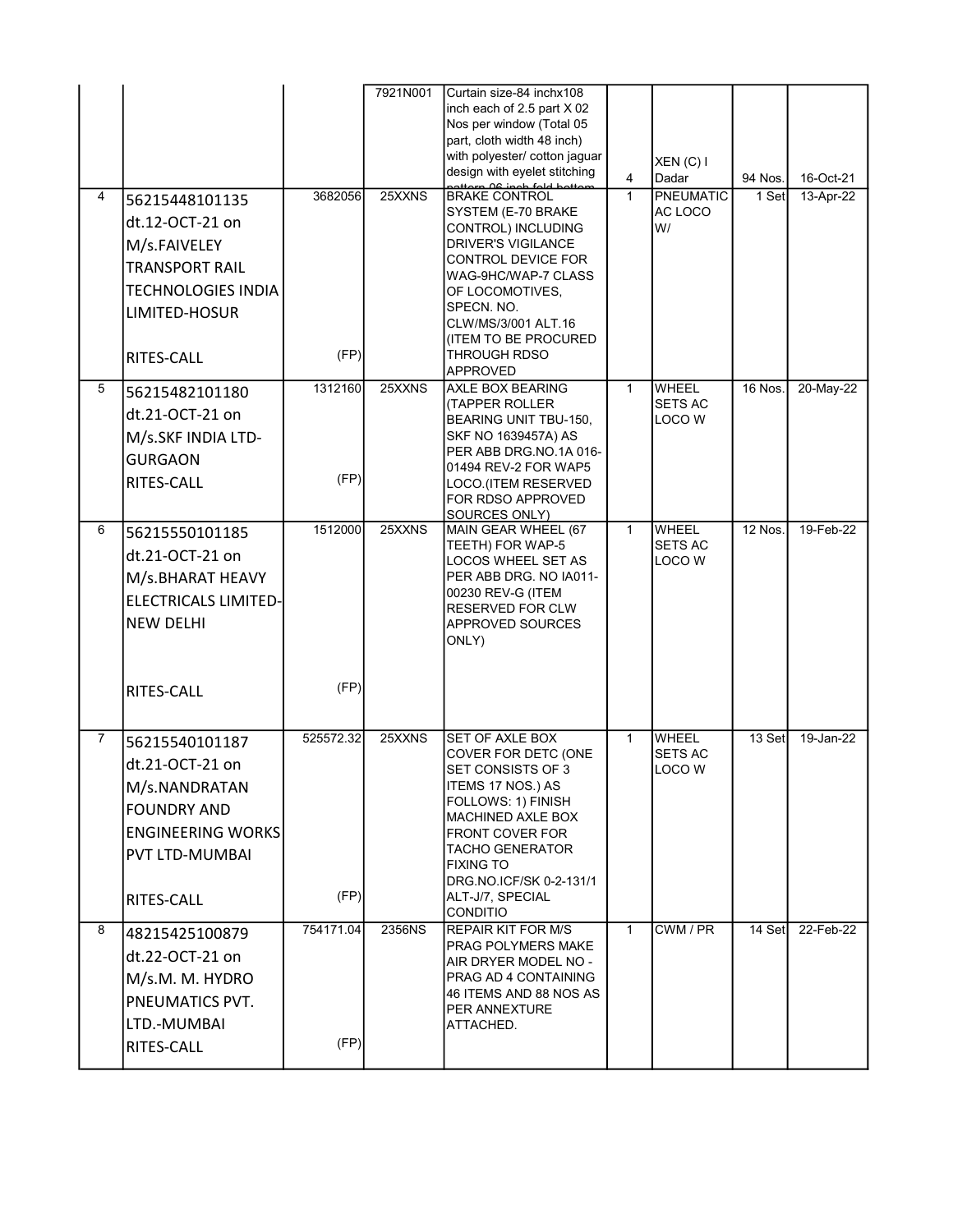| 9<br>10 | 56215555101195<br>dt.23-OCT-21 on<br>M/s.METAL GEMS-<br><b>BHIMPORE</b><br>RITES-CALL<br>80215022203380<br>dt.25-OCT-21 on<br>M/s.HINDUSTAN<br>PETROLEUM<br><b>CORPORATION</b><br>LIMITED-MUMBAI<br>RITES-CALL | 747648<br>(FP)<br>1155751.2<br>(FP) | 25XXNS<br>56XXN01 | <b>SET OF COPPER PIPE AS</b><br>PER CLW SPECIFICATION<br>NO. CLW/MS/3/030 ALT-12<br>OR LATEST FOR RDSO<br>MOD NO. 468. ONE SET<br>CONSIST OF 3 ITEMS 39<br><b>METERS AS PER</b><br><b>ANNEXURE ATTACHED.</b><br>High Speed Diesel Oil (HSD<br>Oil) Conforming to IS: 1460<br>(Latest Revision). The<br>supply of Products will be<br>subject to<br>deviations/relaxations as<br>may be authorized by MOP<br>& NG from time to time.<br>However, | $\mathbf{1}$<br>$\mathbf{1}$ | <b>ERECTION</b><br>NO.3<br><b>SIGNAL</b><br><b>INSPECTOR</b><br><b>PA</b> | 40 Set<br>18 KLTR   | 21-Feb-22<br>31-Mar-22 |
|---------|----------------------------------------------------------------------------------------------------------------------------------------------------------------------------------------------------------------|-------------------------------------|-------------------|-------------------------------------------------------------------------------------------------------------------------------------------------------------------------------------------------------------------------------------------------------------------------------------------------------------------------------------------------------------------------------------------------------------------------------------------------|------------------------------|---------------------------------------------------------------------------|---------------------|------------------------|
| 11      | 56215311101101<br>dt.04-OCT-21 on<br>M/s.MACKEIL AND<br><b>COMPANY PVT LTD-</b><br><b>KOLKATA</b><br>RITES-CALL                                                                                                | 6303360<br>(FP)                     | 25XXNS            | Gear Box Case Machined<br>Complete for WAP-5<br>Locomotive as per CLW Drg<br>No. 1210-01-113-004 Alt-2<br>or Latest. (This item is<br>reserved for CLW approved<br>sources only).                                                                                                                                                                                                                                                               | $\mathbf{1}$                 | <b>BOGIE AC</b><br>LOCO<br>W/SHOP                                         | 6 Nos.              | 03-Jan-22              |
| 12      | 80215006203093<br>dt.07-OCT-21 on<br>M/s.INDIAN OIL<br><b>CORPORATION LTD-</b><br><b>MUMBAI</b><br>RITES-CALL                                                                                                  | 141224058<br>(FP)                   | 9211N42           | HIGH SPEED DIESEL OIL (<br>HSD) CONFIRMING TO IS<br>:1460 (LATEST REVISION)<br>NOTE: The supply of<br>products will be subject to<br>deviations / relaxations as<br>may be authorised by<br>MOP&NG from time to time.<br>However                                                                                                                                                                                                                | $\mathbf{1}$                 | Sr. Section<br>Engineer                                                   | 2127<br><b>KLTR</b> | 31-Mar-22              |
| 13      | 91215385100410<br>dt.11-OCT-21 on<br>M/s.ATLANTIC<br><b>TRADELINKS PRIVATE</b><br>LIMITED-LUCKNOW<br>RITES-CALL                                                                                                | 605952<br>(FP)                      | 56XXN01           | Sealed Maintenance free<br>VRLA battery set of 60 Cells<br>(stackable), in combination<br>of 55+5 Cells for SMPS<br>based integrated power<br>supply system, each cell of<br>2 Volt/300AH capacity, fully<br>charged conformi                                                                                                                                                                                                                   | $\mathbf{1}$                 | <b>SIGNAL</b><br><b>INSPECTOR</b><br>PA                                   | 2 Set               | 09-Jan-22              |
| 14      | 69215183100300<br>dt.11-OCT-21 on<br>M/s.KNORR-BREMSE<br>INDIA PVT. LTD.-<br>PALWAL<br>RITES-CALL                                                                                                              | 672000<br>(FP)                      | 2901N00           | Vertical hydraulic damper as<br>per CLW specification No.<br>CLW/MS/Spec./ELDO/Bogi<br>e /002 Nov 2013 and Drg.<br>No. 1209.01.215.014/02 Alt-<br>2. Material to be procured<br>from CLW approved<br>Sources only.                                                                                                                                                                                                                              | $\overline{1}$               | SR.SEC.EN<br>G.<br>(STORES)                                               | 40 Nos.             | 12-Jan-22              |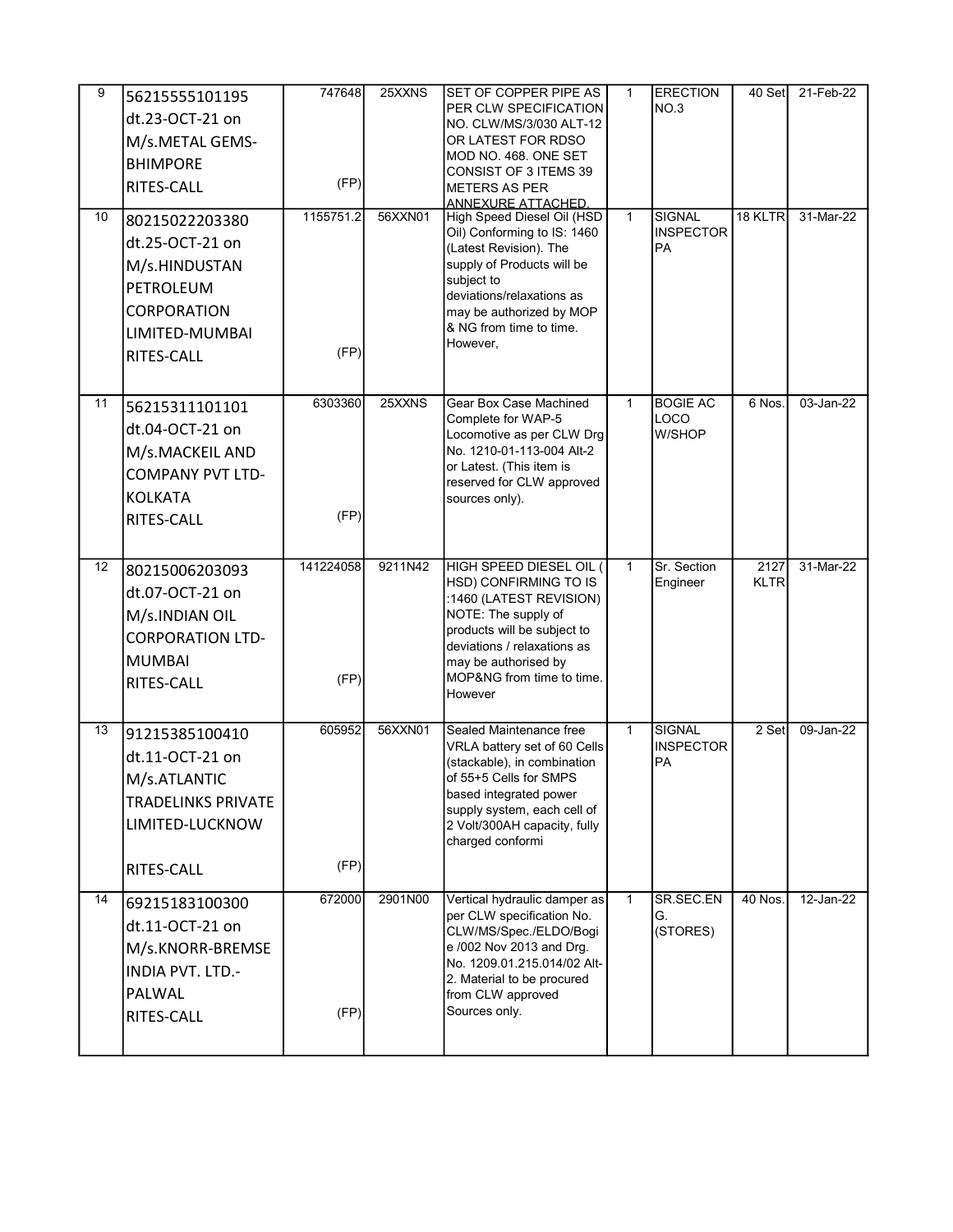| 15 | 56215438101136<br>dt.12-OCT-21 on<br>M/s.KAY PEE<br><b>EQUIPMENTS PVT</b><br>LTD-HOWRAH<br>RITES-CALL                                   | 2964881.92<br>(FP) | 25XXNS        | SET OF MAIN GEAR<br><b>DRIVE ASSEMBLY</b><br>COMPONENTS FOR WAP-<br>5 LOCO. WHEEL SET<br>CONFIRMING TO CLW<br>SPECN.NO. CLW / MS / 10<br>/ 003 ALT. 4. ONE SET<br>CONSISTS OF 5 ITEMS 10<br>NOS.AS FOLLOWS-[1]                                 | 1            | WHEEL<br><b>SETS AC</b><br>LOCO W         | 8 Set   | 15-Feb-22 |
|----|-----------------------------------------------------------------------------------------------------------------------------------------|--------------------|---------------|------------------------------------------------------------------------------------------------------------------------------------------------------------------------------------------------------------------------------------------------|--------------|-------------------------------------------|---------|-----------|
| 16 | 56205739101144<br>dt.14-OCT-21 on<br>M/s.MV<br><b>ELECTROSYSTEMS</b><br>PVT LTD-FARIDABAD<br>RITES-CALL                                 | 754650<br>(FP)     | 25XXNS        | SET OF STRAIGHT<br><b>CONNECTOR AS PER</b><br>), ANNEXURE ATTACHED<br>ONE SET CONSIST OF 3<br>ITEMS- 199 NOS) (ITEM<br>RESERVED FOR RDSO<br>APPROVED SOURCES<br>ONLY)                                                                          | $\mathbf{1}$ | <b>ERECTION</b><br><b>NO.2</b>            | 10 Set  | 29-Nov-21 |
| 17 | 92215551100579<br>dt.18-OCT-21 on<br>M/s.KNORR BREMSE<br><b>INDIA PVT LTD-</b><br>PALWAL<br>RITES-CALL                                  | 527460<br>(FP)     | 73XXN15       | One set of spare for<br>Automatic Plug doors for<br>the coaches of Tejas<br>Express. As per annexure<br>attached. ACCEPTED<br><b>MAKE FOR KNORR</b><br><b>BREMSE INDIA PVT LTD</b><br>AND PART NO. AT SERIAL<br>NO. 4 & 5 READ AS              | $\mathbf{1}$ | <b>JR.ENGINEE</b><br>R<br><b>COACHING</b> | 1 Set   | 15-Feb-22 |
| 18 | 38215010103284<br>dt.19-OCT-21 on<br>M/s.ASCO<br>INDUSTRIES-MUMBAI<br>RITES-CALL                                                        | 5376000<br>(FP)    | 3052N001      | Door Frame Complete for<br>Automobile Carrier to DRG:<br>RDSO/CG/DRG/20003 atl.2<br>(Sheet 1 & 2). For Door<br><b>Frame Material</b><br>Specification: IRS: M-41,<br><b>Test Certificate for Material</b><br>shall be submitted by<br>Supplier | $\mathbf{1}$ | <b>STRUCTUR</b><br>AL SHOP PR             | 64 Set  | 20-Dec-21 |
| 19 | 56215554101164<br>dt.20-OCT-21 on<br>M/s.RADIANT - RSCC<br><b>SPECIALTY CABLE</b><br>PRIVATE LIMITED-<br><b>HYDERABAD</b><br>RITES-CALL | 1445544.84<br>(FP) | 25XXNS        | SET OF CABLES AS PER<br>CLW SPECIFICATION NO.<br>CLW/ES/3/0459, ONE SET<br>CONSISTS OF 2 ITEMS AS<br>PER ANNEXURE<br>ATTACHED. (TO BE<br>PROCURED FROM RDSO<br>APPROVED SOURCES<br>ONLY.)                                                      | $\mathbf{1}$ | <b>ERECTION</b><br>NO.4                   | 40 Setl | 05-Dec-21 |
| 20 | 27215003103389<br>dt.26-OCT-21 on<br>M/s.S.M.INTERNATIO<br>NAL-MUMBAI<br>RITES-CALL                                                     | 53050468.3<br>(FP) | <b>27XXN1</b> | Midlife overhauling of<br>Alstom make 180 KVA<br>Static Inverter Unit of<br><b>AC/DC Electric locomotives</b><br>by supply of PCB cards as<br>per Annexure A and<br>replacement/installation/<br>commissioning of the same                     | $\mathbf 1$  | Sr. Section<br>Engineer                   | 12 Set  | 31-Mar-24 |
| 21 | 48215532100830<br>dt.01-OCT-21 on<br>M/s.KNORR-BREMSE<br><b>INDIA PVT. LTD.-</b><br>PALWAL                                              | 669650             | 3136N002      | <b>SET OF KIT OF SPARE</b><br>FOR KNORR BREMSE<br>MAKE EP UNIT WITH<br>PART NO. II 90590. AS<br>PER ANNEXURE<br>ATTACHED [ ONE SET<br>CONSISTING OF 68 ITEMS                                                                                   | $\mathbf{1}$ | <b>ELECTRIC</b><br>LOCO<br><b>REPAIR</b>  | 50 Set  | 01-Feb-22 |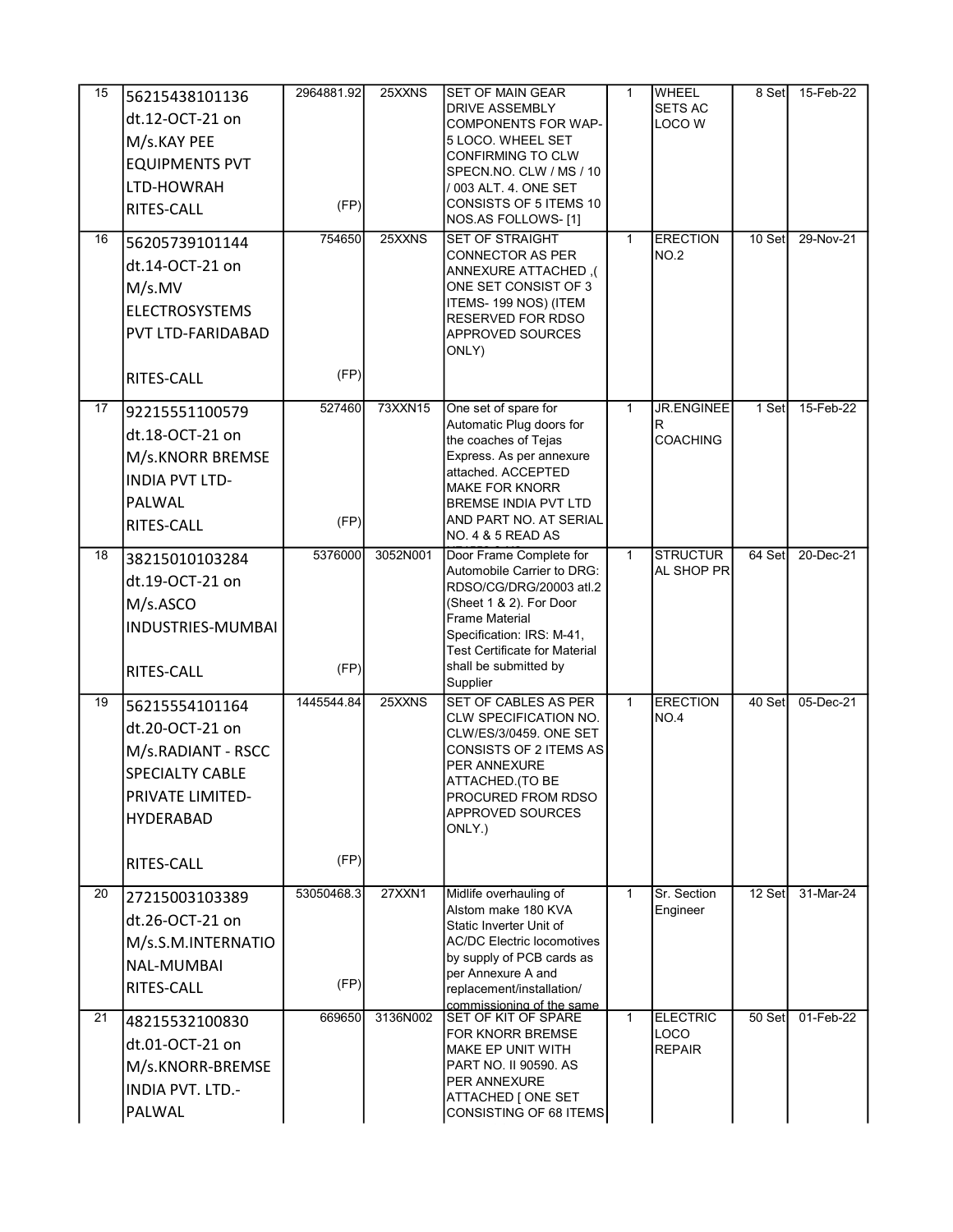|    | RITES-CALL                                                                                                  | (FP)               |          | $= 101 NOS.$                                                                                                                                                                                                                           |                |                                                |                |                 |
|----|-------------------------------------------------------------------------------------------------------------|--------------------|----------|----------------------------------------------------------------------------------------------------------------------------------------------------------------------------------------------------------------------------------------|----------------|------------------------------------------------|----------------|-----------------|
| 22 | 96215095100290<br>dt.11-OCT-21 on<br>M/s.PANKAJ<br>INTERNATIONAL-<br>LUDHIANA<br>RITES-CALL                 | 1505846.06<br>(FP) | 38XXN41  | Set of Huck Bolts consisting<br>4 types as per attached<br>Annexure and as per RDSO<br>Drg. Nos. WD-11036-S-01<br>and WD-11036-S-02.<br>(Material to be procured<br>through only<br>OEM/Authorized dealer of<br>OEM of past prov       | $\overline{1}$ | <b>SENIOR</b><br><b>SECTION</b><br><b>ENGI</b> | 1 Set          | 24-Jan-22       |
| 23 | 95215182100394<br>dt.14-OCT-21 on<br>M/s.DATAVANE<br>SYSTEM-NAGPUR<br>RITES-CALL                            | 730125<br>(FP)     | 01XXN001 | <b>SMC (Station Management</b><br>Console) Terminal for<br>installation of ATVM's (<br>Details Technical<br>specification is as attached<br>herewith below). make own<br>make FIRMS OFFER<br>Thinvent, Savior, TVSE                    | $\mathbf{1}$   | <b>DCS NGP</b>                                 | <b>11 Nos.</b> | 19-Dec-21       |
| 24 | 92215552100580<br>dt.18-OCT-21 on<br>M/s.KNORR BREMSE<br><b>INDIA PVT LTD-</b><br>PALWAL<br>RITES-CALL      | 690300<br>(FP)     | 73XXN16  | 3/2 solenoid valve for one<br>time repair of Automatic<br>plug door for coaches of<br>Tejas Express. ACCEPTED<br><b>MAKE FOR KNORR</b><br>BREMSE INDIA PVT LTD                                                                         | $\mathbf{1}$   | <b>JR.ENGINEE</b><br>R<br>COACHING             | 39 Nos.        | 15-Feb-22       |
| 25 | 91215385100435<br>dt.19-OCT-21 on<br>M/s.HBL POWER<br><b>SYSTEMS LTD-</b><br><b>HYDERABAD</b><br>RITES-CALL | 2878778.88<br>(FP) | 56XXN2   | Sealed Maintenance free<br>VRLA battery set of 60 Cells<br>(stackable), in combination<br>of 55+5 Cells for SMPS<br>based integrated power<br>supply system, each cell of<br>2 Volt/300AH capacity, fully<br>charged conformi          | $\mathbf{1}$   | <b>SIGNAL</b><br><b>INSPECTOR</b><br><b>PA</b> | 5 Set          | 17-Jan-22       |
|    |                                                                                                             |                    | 56XXN3   | Sealed Maintenance free<br>VRLA battery set of 60 Cells<br>(stackable), in combination<br>of 55+5 Cells for SMPS                                                                                                                       | 2              | SIGNAL<br><b>INSPECTOR</b><br>PA               |                | 4 Set 17-Jan-22 |
| 26 | 56215556101182<br>dt.21-OCT-21 on<br>M/s.JAINEX LIMITED-<br><b>MUMBAI</b><br>RITES-CALL                     | 3396370.4<br>(FP)  | 25XXNS   | <b>SET OF STAINLESS</b><br>STEEL PIPE FITTINGS AS<br>PER CLW SPECIFICATION<br>NO. CLW/MS/3/053 ALT-20<br>OR LATEST FOR RDSO<br>MOD NO. 468. ONE SET<br>CONSIST OF 4 ITEMS 10<br>NOS AS PER ANNEXURE                                    | $\mathbf{1}$   | <b>ERECTION</b><br>NO.3                        | 40 Set         | 20-Apr-22       |
| 27 | 48215673100869<br>dt.22-OCT-21 on<br>M/s.COSMOS<br>CORPORATION-<br><b>MUMBAI</b><br>RITES-CALL              | 1318673.6<br>(FP)  | 3025N001 | <b>Fall Plate Arrangement</b><br>complete for Automobile<br>Carrier to DRG:<br>RDSO/CG/DRG/20006 Alt 2<br>(Sheet 1 and 2) With 04<br>Nos. Hinge As per Item No.<br>06 of Drg. No.<br>RDSO/CG/DRG/20002 Alt.<br>2. One set Consist of O | $\mathbf{1}$   | <b>STRUCTUR</b><br>AL SHOP PR                  | 80 Set         | 06-Dec-21       |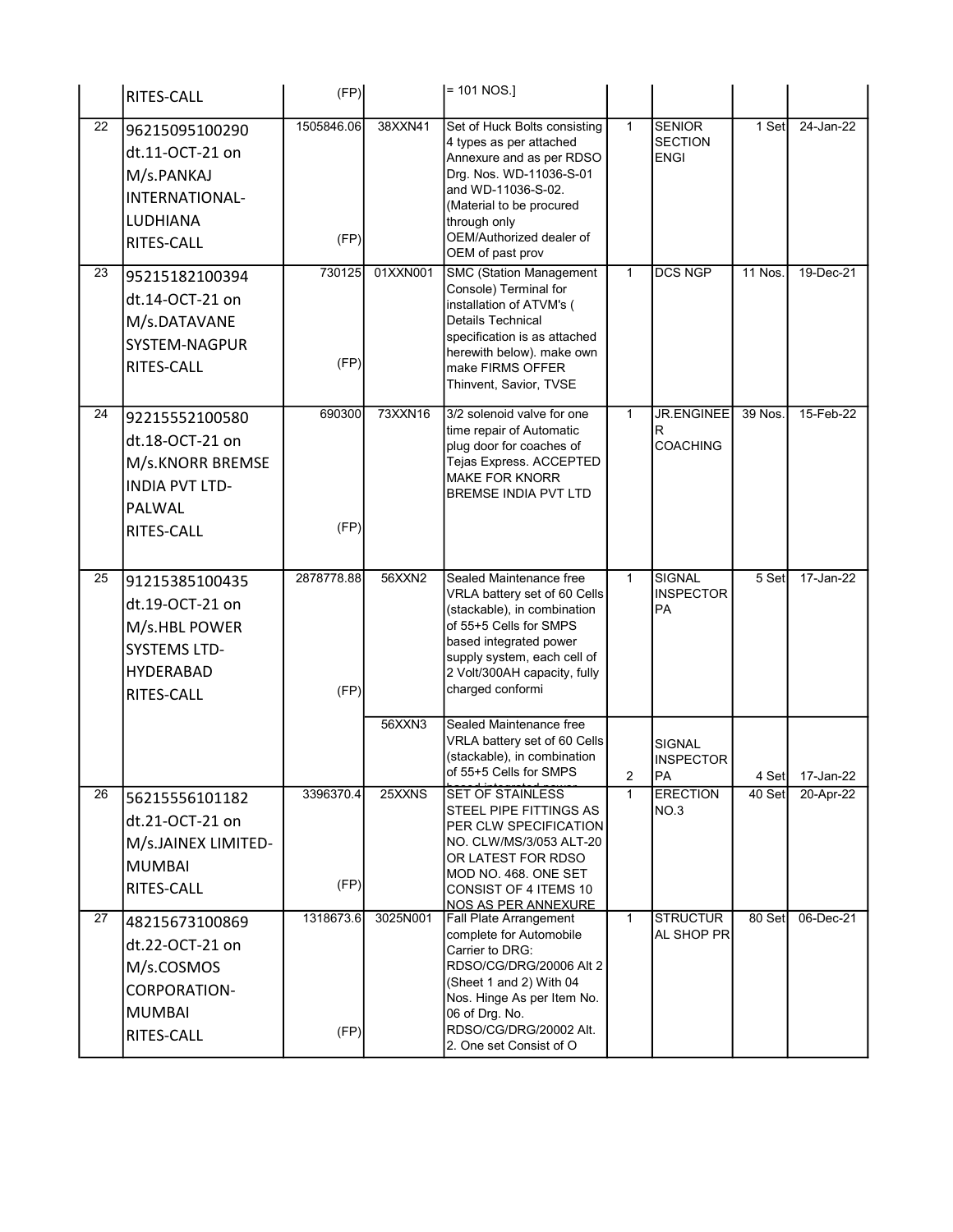| 28 | 48215536100870<br>dt.22-OCT-21 on<br>M/s.NARBADA<br><b>FOREST INDUSTRIES</b><br>PRIVATE LIMITED-<br><b>BHOPAL</b><br>RITES-CALL | 855500<br>(FP)    | 93XXNS   | Set of Pre-Laminated<br>Compreg Plywood for wider<br>way type GSCN ICF<br>coaches.(One set<br>consisting of 45 Nos.)<br>Shapes and sizes as per<br>DRG.NO.SCN 6-6-1-604<br>Alt.q/2, Item No. 6 Col.I.<br>Material as per RDSO    | $\mathbf{1}$ | <b>ELECTRIC</b><br><b>LOCO</b><br><b>REPAIR</b> | 29 Set              | 20-Jan-22 |
|----|---------------------------------------------------------------------------------------------------------------------------------|-------------------|----------|----------------------------------------------------------------------------------------------------------------------------------------------------------------------------------------------------------------------------------|--------------|-------------------------------------------------|---------------------|-----------|
| 29 | 91215397100454<br>dt.25-OCT-21 on<br>M/s.GENERAL AUTO<br><b>ELECTRIC</b><br><b>CORPORATION-</b><br><b>MUMBAI</b><br>RITES-CALL  | 501783.2<br>(FP)  | 56XXN01  | Auto Signal block proving<br>relay without base plate<br>Siemens Make No. A-RT-<br>RG-A056 working with LED<br>based lighting unit. Make:<br>Siemens.                                                                            | $\mathbf{1}$ | <b>SIGNAL</b><br><b>INSPECTOR</b><br>PA         | 8 Nos.              | 22-Jun-22 |
| 30 | 96215288100329<br>dt.29-OCT-21 on<br>M/s.WONTECH<br><b>ENGINEERING PVT.</b><br>LTD.-HYDERABAD<br>RITES-CALL                     | 991898.8<br>(FP)  | 6012NXXX | Manufacture and supply of<br>single piece, spring<br>inserted, reusable seized<br>nut for size M25 Lock Nut M<br>025. specifications Model No<br>SP25 Pitch 3, Hn 22, Bn<br>38.0 Cn 43.5, Ln 38.5 Sn 38<br>Materials STS, S45C   | $\mathbf{1}$ | SE(PWAY),<br><b>IP.WAY DE</b>                   | 714 Nos.            | 28-Dec-21 |
| 41 | 80215006203094<br>dt.07-OCT-21 on<br>M/s.RELIANCE<br><b>INDUSTRIES LTD-NAVI</b><br><b>MUMBAI</b><br>RITES-CALL                  | 124773482<br>(FP) | 9211N42  | HIGH SPEED DIESEL OIL (<br>HSD) CONFIRMING TO IS<br>:1460 (LATEST REVISION)<br>NOTE: The supply of<br>products will be subject to<br>deviations / relaxations as<br>may be authorised by<br>MOP&NG from time to time.<br>However | $\mathbf{1}$ | Sr. Section<br>Engineer                         | 1944<br><b>KLTR</b> | 31-Mar-22 |
| 42 | 60205077103109<br>dt.08-OCT-21 on<br>M/s.MEDILINKS<br><b>ENTERPRISES-NORTH</b><br><b>GOA</b><br>RITES-CALL                      | 3525000<br>(FP)   | 8225N01  | <b>ADVANCED COLOUR</b><br>DOPPLER MACHINE FOR<br><b>ICCU (MEDICINE) DEPT</b><br>OF BYCULLA HOSPITAL<br>AS PER SPECN.<br>ATTACHED WITH NIT<br>Make/Brand :PHILIPS                                                                 | $\mathbf{1}$ | MD BY                                           | 1 Nos.              | 08-Jan-22 |
| 43 | 48215590100842<br>dt.09-OCT-21 on<br>M/s.DELLNER INDIA<br><b>PRIVATE LIMITED-</b><br>Chennai<br>RITES-CALL                      | 544080.3<br>(FP)  | 33XXNS   | Knuckle of CBC coupler<br>Body Assembly for AAR H<br>Type as per DELLNER Part<br>No. 1020210(PAC Item)<br>Specification<br>No.RDSO/2011/CG-03(Rev-<br>1) or latest                                                               | $\mathbf{1}$ | <b>ELECTRIC</b><br>LOCO<br><b>REPAIR</b>        | 15 Nos.             | 15-Jan-22 |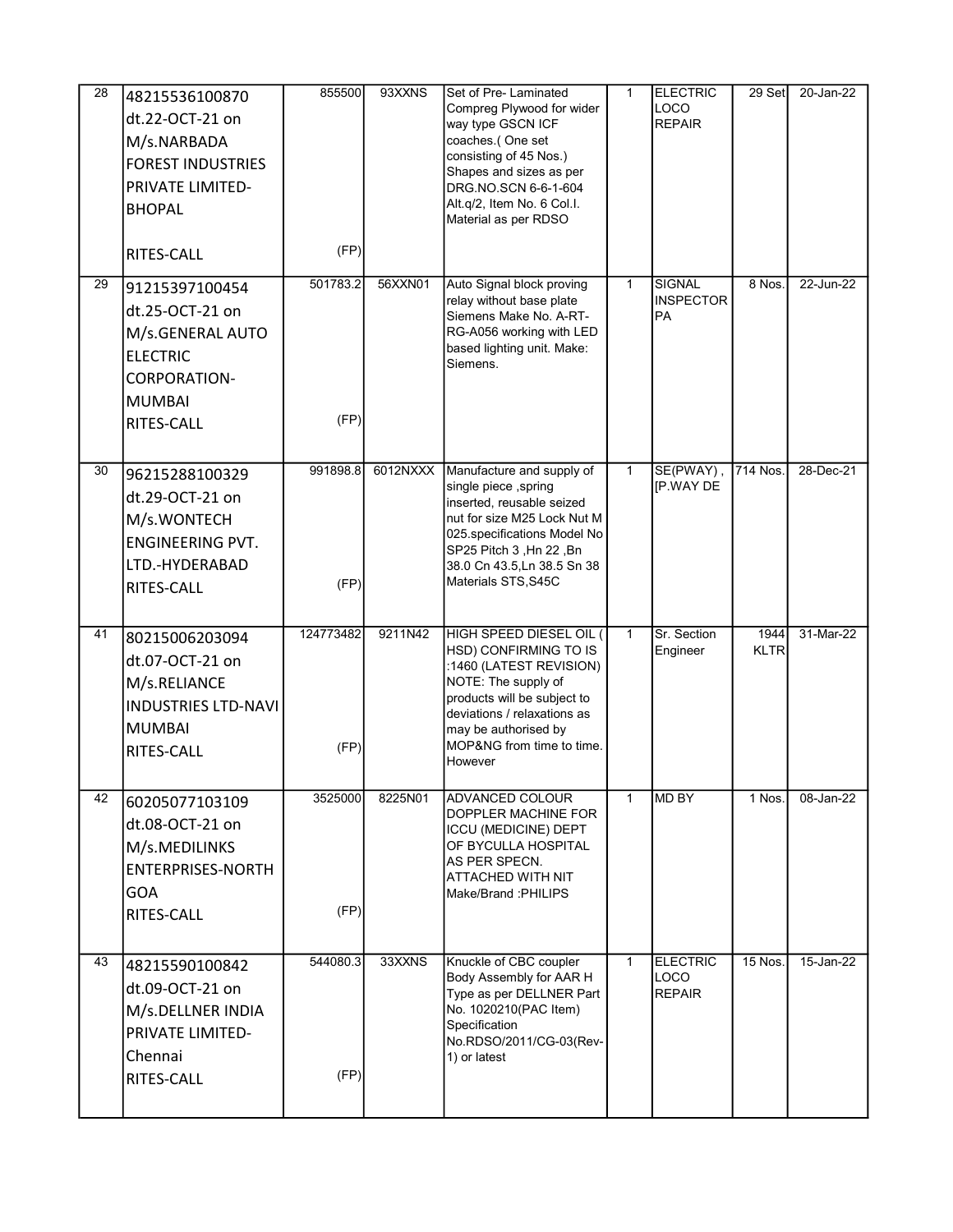| 44 | 93215416100431<br>dt.14-OCT-21 on<br>M/s.MODSONIC<br><b>INSTRUMENTS</b><br><b>MANUFACTURING</b><br><b>COMPANY PRIVATE</b><br>LIMITED-<br>AHMEDABAD<br>RITES-CALL | 530410<br>(FP)  | 9379N01         | <b>Supply Installation Testing</b><br>and Commissioning of<br>Imaging Digital Ultrasonic<br>Flaw Detector suitable for<br>ultrasonic flaw detection of<br>107 sq.mm (dia-12.24mm)<br>copper contact wire used in<br>electric tractio       | 1            | SR.SE (TD)<br><b>AKOLA</b>               | 1 Nos.              | 23-Nov-21 |
|----|------------------------------------------------------------------------------------------------------------------------------------------------------------------|-----------------|-----------------|--------------------------------------------------------------------------------------------------------------------------------------------------------------------------------------------------------------------------------------------|--------------|------------------------------------------|---------------------|-----------|
| 45 | 91215388100434<br>dt.19-OCT-21 on<br>M/s.VAPCON<br><b>MANUFACTURING</b><br>ENGINEERS-MUMBAI<br>RITES-CALL                                                        | 846060<br>(FP)  | 25 <sub>N</sub> | <b>WHEEL ASSEMBLY FOR</b><br>TRACTION MOTOR<br>BLOWER TO EMD PART<br>NO 10635179 & BLW PART<br>NO.17020657. TO BE<br>PROCURED FROM BLW<br>APPROVED SOURCES OF<br>PL NO.17051253<br>(TRACTION MOTOR<br>BLOWER)                              | $\mathbf{1}$ | SR.DME [D]<br><b>PA</b>                  | 5 Nos.              | 11-Feb-22 |
| 46 | 93215308100442<br>dt.20-OCT-21 on<br>M/s.AKASH<br><b>ENTERPRISES-JHANSI</b><br>RITES-CALL                                                                        | 856800<br>(FP)  | 4329N001        | Up gradation of Rolling in-<br>out environment friendly<br>examination hut facilities in<br><b>Bhusawal</b><br>division(Supply, Installation,<br>Commissioning of single<br>side Solar lighting<br>arrangement on existing<br>huts includi | $\mathbf{1}$ | Sr. Section<br>Engineer                  | 16 Nos.             | 29-Nov-21 |
| 47 | 96215207100313<br>dt.21-OCT-21 on<br>M/s.GENERAL AUTO<br><b>ELECTRIC</b><br><b>CORPORATION-</b><br><b>MUMBAI</b><br>RITES-CALL                                   | 534540<br>(FP)  | 5646NXX         | Supply of YELLOW LED<br>Signal Lighting Unit with<br>built-in current regulator,<br>retrofittable in existing CLS<br>units as per RDSO<br>specifications<br>RDSO/SPN/199/2010 Rev<br>1.0 with latest amendments                            | $\mathbf{1}$ | SIGNAL<br><b>INSPECTOR</b><br><b>KWV</b> | 60 Nos.             | 20-Dec-21 |
| 48 | 80215021203342<br>dt.22-OCT-21 on<br>M/s.INDIAN OIL<br><b>CORPORATION LTD-</b><br><b>MUMBAI</b><br>RITES-CALL                                                    | 1991880<br>(FP) | 76XXN01         | HIGH SPEED DIESEL OIL<br>[HSD] CONFIRMING TO<br>IS:1460 [LATEST<br>REVISION]. NOTE: The<br>supply of products will be<br>subject to<br>deviations/relaxations as<br>may be authorised by<br>MOP&NG from time to time.                      | $\mathbf{1}$ | SE(PWAY),<br>[STORES]                    | 30000<br><b>LTR</b> | 31-Mar-22 |
| 49 | 80215020203349<br>dt.22-OCT-21 on<br>M/s.INDIAN OIL<br><b>CORPORATION LTD-</b><br><b>MUMBAI</b><br>RITES-CALL                                                    | 2124672<br>(FP) | 9211N001        | High Speed diesel (HSD)<br>Oil confirming to IS:1460<br>(latest revision), Note; The<br>supply of the products will<br>be subject to<br>deviations\relaxations as<br>may be authorised by MOP<br>& NG from time to time. Ho                | $\mathbf{1}$ | Sr. Section<br>Engineer                  | 32000<br><b>LTR</b> | 31-Mar-22 |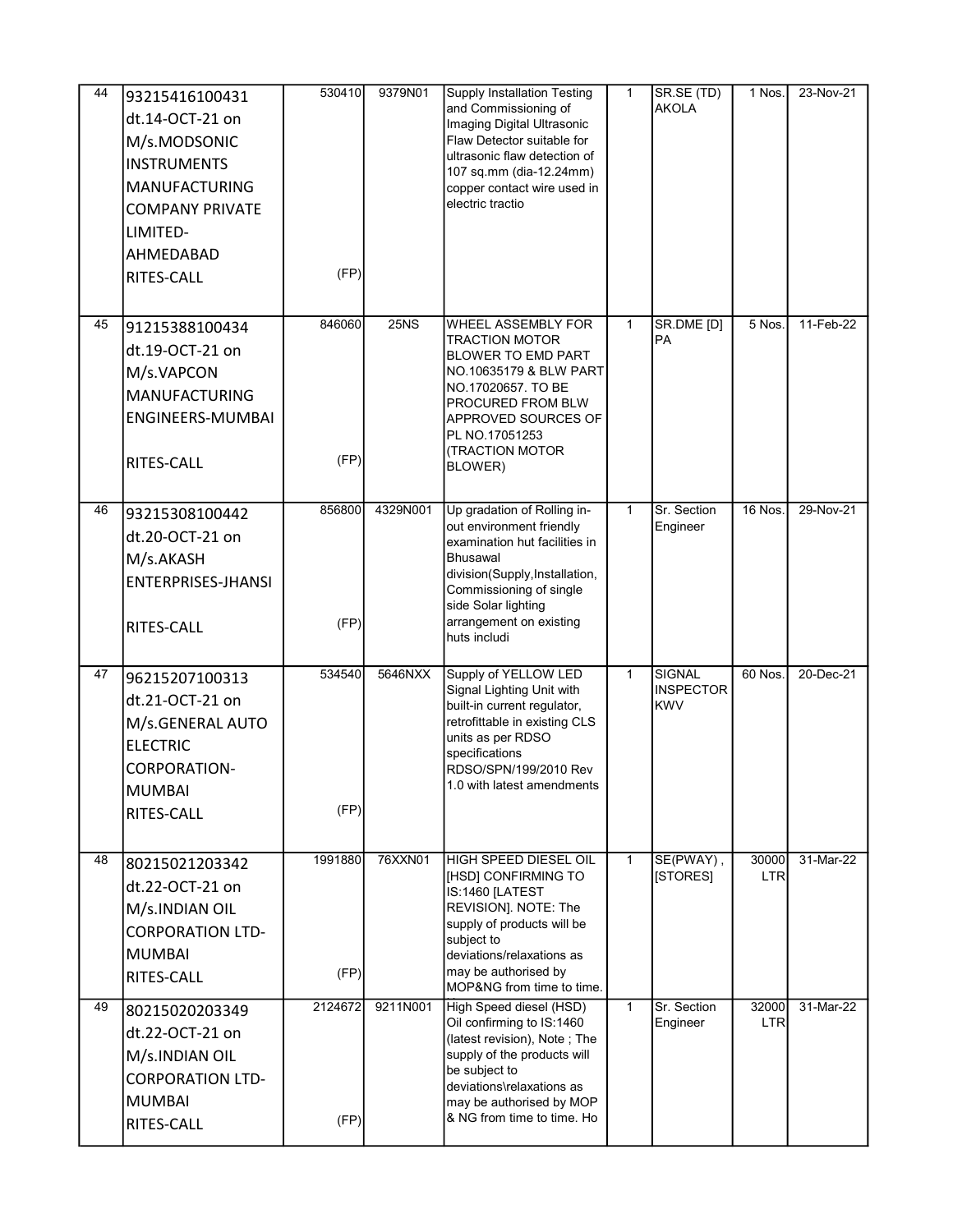| 50<br>51 | 56215447101202<br>dt.26-OCT-21 on<br>M/s.KNORR-BREMSE<br><b>INDIA PVT. LTD.-</b><br>PALWAL<br>RITES-CALL<br>80215006203092<br>dt.07-OCT-21 on<br>M/s.INDIAN OIL | 3577728<br>(FP)<br>116591183 | 25XXNS<br>9211N42 | Computer controlled brake<br>system (CCB2.0) for WAG-<br>9/WAP-7 Electric<br>locomotives, as per RDSO<br>approved KB piping diagram<br>TA35177/11-WAG-9 to<br>CLW specification No.<br>CLW/MS/3/001 Alt-16. as<br>per KBI annexur<br>HIGH SPEED DIESEL OIL (<br>HSD) CONFIRMING TO IS<br>:1460 (LATEST REVISION)<br>NOTE: The supply of | 1<br>$\mathbf{1}$ | <b>PNEUMATIC</b><br>AC LOCO<br>W/<br><b>JR LOCO</b><br>INSP. (D) BH | 1 Set<br>1756<br><b>KLTR</b> | 25-Apr-22<br>31-Mar-22 |
|----------|-----------------------------------------------------------------------------------------------------------------------------------------------------------------|------------------------------|-------------------|-----------------------------------------------------------------------------------------------------------------------------------------------------------------------------------------------------------------------------------------------------------------------------------------------------------------------------------------|-------------------|---------------------------------------------------------------------|------------------------------|------------------------|
|          | <b>CORPORATION LTD-</b><br><b>MUMBAI</b><br><b>RITES-CALL</b>                                                                                                   | (FP)                         |                   | products will be subject to<br>deviations / relaxations as<br>may be authorised by<br>MOP&NG from time to time.<br>However                                                                                                                                                                                                              |                   |                                                                     |                              |                        |
| 52       | 80215006203095<br>dt.07-OCT-21 on<br>M/s.HINDUSTAN<br>PETROLEUM<br>CORPORATION<br>LIMITED-MUMBAI<br>RITES-CALL                                                  | 132078469<br>(FP)            | 9211N42           | HIGH SPEED DIESEL OIL (<br>HSD) CONFIRMING TO IS<br>:1460 (LATEST REVISION)<br>NOTE: The supply of<br>products will be subject to<br>deviations / relaxations as<br>may be authorised by<br>MOP&NG from time to time.<br>However                                                                                                        | $\mathbf{1}$      | Sr. Loco<br>Inspector(F                                             | 2027<br><b>KLTR</b>          | 31-Mar-22              |
| 53       | 79215003203144<br>dt.09-OCT-21 on<br>M/s.PARADISE<br><b>EXPORTERS,</b><br>Dehradun<br>RITES-CALL                                                                | 711200<br>(FP)               | 82XXN0            | NITRILE GLOVES -<br><b>MEDIUM</b><br>SIZESPECIFICATIONS -<br>1]Non-sterile 2] Powder free<br>3] Outer gloves preferably<br>reach mid-forearm<br>(minimum 280 mm total<br>length) 4] Quality compliant<br>with the below standards, or<br>eq                                                                                             | $\mathbf{1}$      | <b>MD BY</b>                                                        | 140000<br>Nos.               | 07-Nov-21              |
| 54       | 27215005103169<br>dt.11-OCT-21 on<br>M/s.MEDHA SERVO<br><b>DRIVES PRIVATE</b><br>LIMITED-HYDERABAD<br>RITES-CALL                                                | 22309080<br>(FP)             | 2901N00           | Supply of Vigilance Control<br>Unit complete for<br>Conventional locos as per<br>RSDO Spec. No.<br>RDSO/2008/EL/SPEC/0025<br>/Rev- 6 (June 2019). (ITEM<br>TO BE DELIVERED<br>DIRECTLY TO ULTIMATE<br><b>CONSIGNEES AS PER</b><br>ANNEXURE-                                                                                             | 1                 | SR.SEC.EN<br>G.<br>(STORES)                                         | 138 Nos.                     | 11-Apr-22              |
| 55       | 56215439101134<br>dt.12-OCT-21 on<br>M/s.KAY PEE<br><b>EQUIPMENTS PVT</b><br>LTD-HOWRAH<br>RITES-CALL                                                           | 810684<br>(FP)               | 25XXNS            | Set of Axle Box Covers of<br>WAP-5 locomotive as per<br>annexure attached.(One Set<br>consisting of 3 items, 8 Nos.)<br>Item is reserved for CLW<br>approved sources only.<br><b>ACCEPTED: Firms offer</b><br>"Set of Axle Box Covers                                                                                                   | $\mathbf{1}$      | WHEEL<br><b>SETS AC</b><br>LOCO W                                   | 3 Set                        | 11-Jan-22              |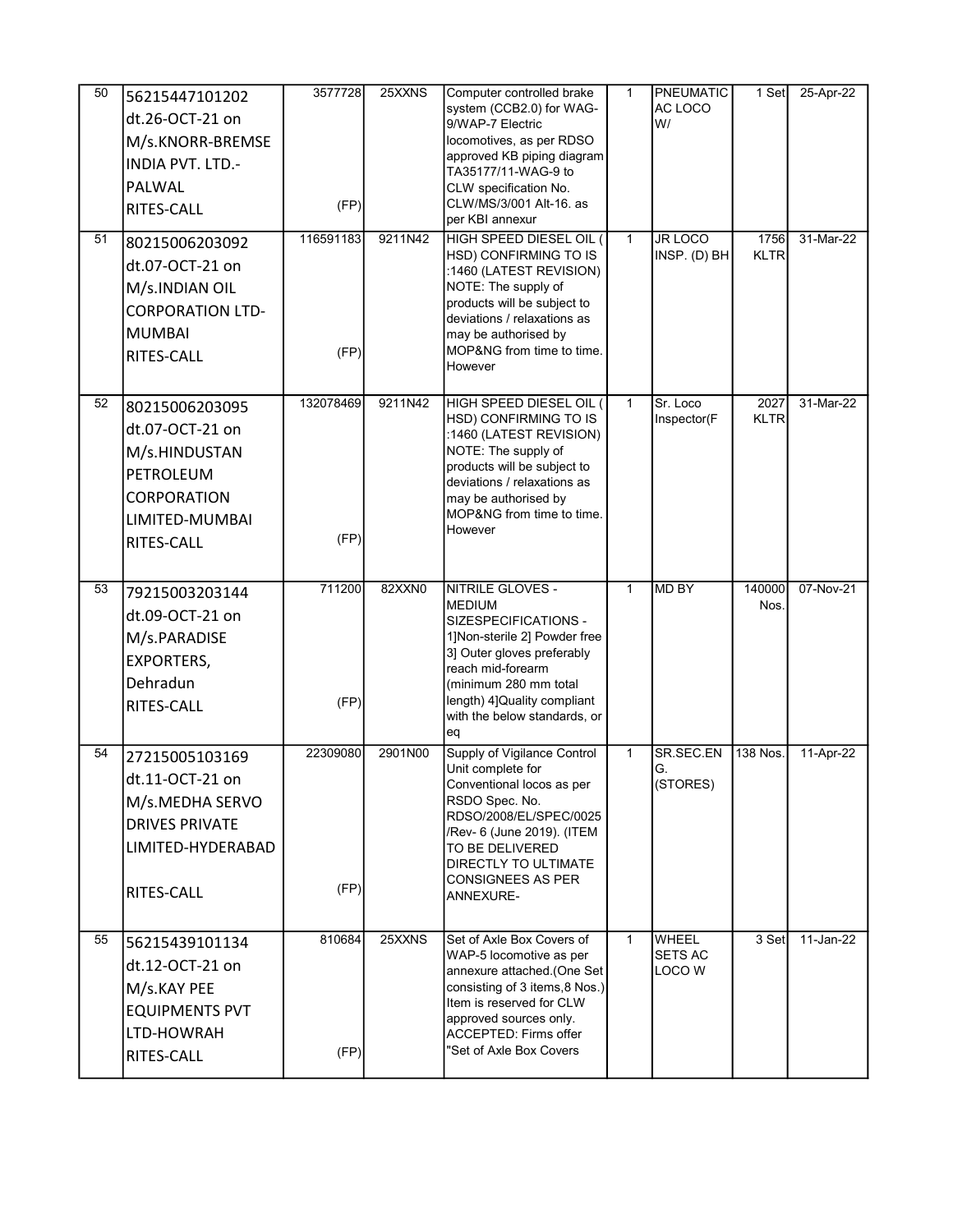| 56 | 48215563100852<br>dt.16-OCT-21 on<br>M/s.TRIDENT<br><b>SERVICES PVT LTD-</b><br><b>PUNE</b><br>RITES-CALL                              | 911556.48<br>(FP)  | 10 <sub>N</sub> | "Set of Items(Hydraulic<br>pump drive, Accessory<br>mounting plate, Hose<br>flexible, Gasket, Connector<br>Male, Elbow, Gasket<br>Hydraulic Pump, etc) for<br>Cummins Diesel Engine,<br>Model VTA 1710L required<br>for POH of  | $\mathbf{1}$ | <b>DIESEL</b><br><b>HYDROULIC</b><br><b>SHO</b> | 3 Set  | 15-Dec-21 |
|----|----------------------------------------------------------------------------------------------------------------------------------------|--------------------|-----------------|---------------------------------------------------------------------------------------------------------------------------------------------------------------------------------------------------------------------------------|--------------|-------------------------------------------------|--------|-----------|
| 57 | 56215446201199<br>dt.25-OCT-21 on<br>M/s.CBS<br><b>TECHNOLOGIES</b><br>PRIVATE LIMITED,<br>New Delhi,<br>RITES-CALL                    | 899560<br>(FP)     | 2501NXX         | Transformer oil filtration<br>machine capacity 5000<br>LPH. As per specification<br>attached on Annexure-I.                                                                                                                     | $\mathbf{1}$ | SSE(TRS/G<br>ENL)BSL                            | 1 Nos. | 10-Dec-21 |
| 58 | 56215487101201<br>dt.26-OCT-21 on<br>M/s.FAIVELEY<br><b>TRANSPORT RAIL</b><br><b>TECHNOLOGIES INDIA</b><br>LIMITED-HOSUR<br>RITES-CALL | 2489464.88<br>(FP) | 25XXNS          | Set of brake electronics as<br>per FTRTIL Part<br>No.79055400. Set consists<br>of 05 items as follows.<br>(i)Power supply module<br>assembly as per part<br>no.780350100-----01<br>no./set. (ii)Control card<br>module assembly | $\mathbf{1}$ | <b>ELECTRONI</b><br>C LAB                       | 2 Set  | 25-May-22 |
| 59 | 27215019103400<br>dt.26-OCT-21 on<br>M/s.SUGAN<br><b>ENGINEERING</b><br>PRIVATE LIMITED-<br><b>HOWRAH</b><br>RITES-CALL                | 580560<br>(FP)     | 2901N00         | <b>EARTH RETURN BRUSH</b><br>HOLDER ASSEMBLY AS<br>PER CLW SPEC. NO.<br>CLW/ES/3/0017 ALT-C.                                                                                                                                    | $\mathbf{1}$ | SR.SEC.EN<br>G.<br>(STORES)                     | 30 Set | 26-Mar-22 |
| 60 | 91215386100455<br>dt.27-OCT-21 on<br>M/s.D.M.ASSOCIATES-<br><b>MUMBAI</b><br>RITES-CALL                                                | 767000<br>(FP)     | 25NS            | SUPPLY, INSTALLATION<br>COMMISSIONING &<br>TESTING (INCLUDING<br>CIVIL WORKS) OF<br><b>DYANAMIC BALANCING</b><br>MACHINE AS PER<br>ATTACHED TECHNICAL<br>SPECIFICATION.                                                         | $\mathbf{1}$ | SR.DME [D]<br><b>PA</b>                         | 1 Nos. | 25-Apr-22 |
| 61 | 43215004D03005<br>dt.01-OCT-21 on<br>M/s.EXIDE<br><b>INDUSTRIES LIMITED.-</b><br>KOLKATA<br>RITES-CALL                                 | 8268480<br>(FP)    | 45XXNS          | 110V/120AH CAPACITY<br>VALVE REGULATED LEAD<br>ACID BATTERIES FOR TL<br>COACHES IN SETS OF 19<br>MODULES [6 VOLTS PER<br>MODULE], IN CHARGED<br>CONDITION, WITH INTER<br>CELL CONNECTOR AS<br>PER RDSO                          | $\mathbf{1}$ | SR.<br>SECT.ENGG<br>.(EMU/                      | 55 Set | 07-Jan-22 |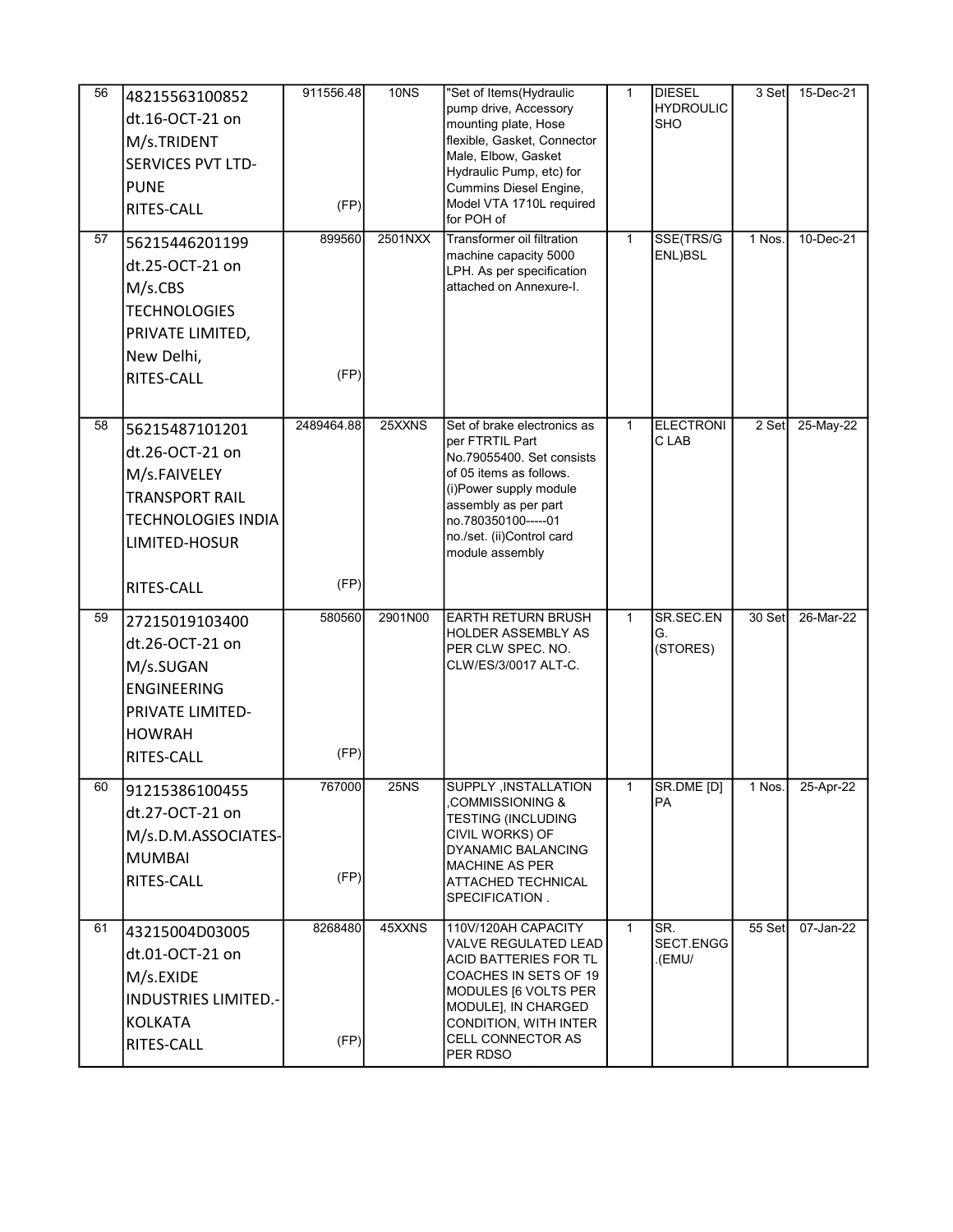| 62 | 93215093100418<br>dt.06-OCT-21 on<br>M/s.ADDSOFT<br><b>TECHNOLOGIES</b><br>PRIVATE LIMITED-<br><b>CUTTACK</b><br>RITES-CALL | 4654510<br>(FP)   | 9379N1      | Supply, Installation, Testing<br>& Commissioning of Smart<br><b>Card Based Automatic</b><br><b>Ticket Vending Machines</b><br>(ATVMs) KIOSK consisting<br>of Touch Screens,<br>embedded Client, 4K RFID<br>Reader/Writer, Thermal<br>Printer,    | $\mathbf{1}$ | DRM [C] BSL                                     | 35 Nos.             | 05-Dec-21 |
|----|-----------------------------------------------------------------------------------------------------------------------------|-------------------|-------------|--------------------------------------------------------------------------------------------------------------------------------------------------------------------------------------------------------------------------------------------------|--------------|-------------------------------------------------|---------------------|-----------|
| 63 | 27213150103065<br>dt.06-OCT-21 on<br>M/s.MICA MOLD-<br><b>JAMSHEDPUR</b>                                                    | 2937312           | 25947503    | <b>SET OF LEAD WIRE</b><br>(INTER CONNECTOR)<br>FOR FIELD COIL,<br>FLUNOLEX, FIRE<br>RETARDANT FOR 1500<br>VOLTS, 150 SQ.MM. FOR<br>HS 15250 STATORS, AS<br>PER DRG. NO.<br>10.S.813.669, 670, 686<br>REV.D ALT-1.<br>10.S.808.428, 429, 430     | $\mathbf{1}$ | <b>TMW</b>                                      | 90 Set              | 30-Jun-22 |
|    | RITES-CALL                                                                                                                  | (FP)              | 25XXNS      | <b>SET OF LEAD WIRE</b><br>(INTER CONNECTOR)<br>FOR FIELD COIL,<br>FLUNOLEX, FIRE                                                                                                                                                                | 2            | <b>SHOP</b><br>SUPDTT.<br><b>COMMUTA</b>        | 4 Set               | 05-Feb-22 |
| 64 | 96215134200275<br>dt.06-OCT-21 on<br>M/s.CBS<br><b>TECHNOLOGIES PVT</b><br>LTD-DELHI<br>RITES-CALL                          | 4688000<br>(FP)   | 6579N1      | Item Description - Product<br>Name: CBS<br>TECHNOLOGIES--CBS<br>TECHNOLOGIES PRIVATE<br>LIMITED Automatic SS304<br>PSA Oxygen Generator,<br>Warranty 2 year Brand:<br><b>CBS TECHNOLOGIES--</b><br><b>CBS TECHNOLOGIES</b><br>PRIVATE LIMITED Br | $\mathbf{1}$ | <b>DMO SUR</b>                                  | 1 Nos.              | 08-Oct-21 |
| 65 | 80215006203091<br>dt.07-OCT-21 on<br>M/s.INDIAN OIL<br><b>CORPORATION LTD-</b><br><b>MUMBAI</b><br>RITES-CALL               | 291289373<br>(FP) | 9211N42     | HIGH SPEED DIESEL OIL (<br>HSD) CONFIRMING TO IS<br>:1460 (LATEST REVISION)<br>NOTE: The supply of<br>products will be subject to<br>deviations / relaxations as<br>may be authorised by<br>MOP&NG from time to time.<br>However                 | $\mathbf{1}$ | Sr. Loco<br>Inspector (                         | 4455<br><b>KLTR</b> | 31-Mar-22 |
| 66 | 80215006203096<br>dt.07-OCT-21 on<br>M/s.HINDUSTAN<br>PETROLEUM<br><b>CORPORATION</b><br>LIMITED-MUMBAI<br>RITES-CALL       | 216895840<br>(FP) | 9211N42     | HIGH SPEED DIESEL OIL (<br>HSD) CONFIRMING TO IS<br>:1460 (LATEST REVISION)<br>NOTE: The supply of<br>products will be subject to<br>deviations / relaxations as<br>may be authorised by<br>MOP&NG from time to time.<br>However                 | $\mathbf{1}$ | <b>SSE LOCO</b><br><b>DIESEL</b><br><b>CRLY</b> | 3378<br>KLTR        | 31-Mar-22 |
| 67 | 92215284100571<br>dt.08-OCT-21 on<br>M/s.PACKING HOUSE-<br><b>MUMBAI</b>                                                    | 1111560           | <b>10NS</b> | <b>Procurement of Electric</b><br>Motor Driven Screw Type<br>Air Compressor, Capacity-<br>250 CFM, 10 Kgs per sq.cm<br>along with Air Receiver and<br>Air Drver. Make: ELGI. Atlas                                                               | $\mathbf{1}$ | <b>HTXR KYN</b>                                 | 1 Set               | 06-Apr-22 |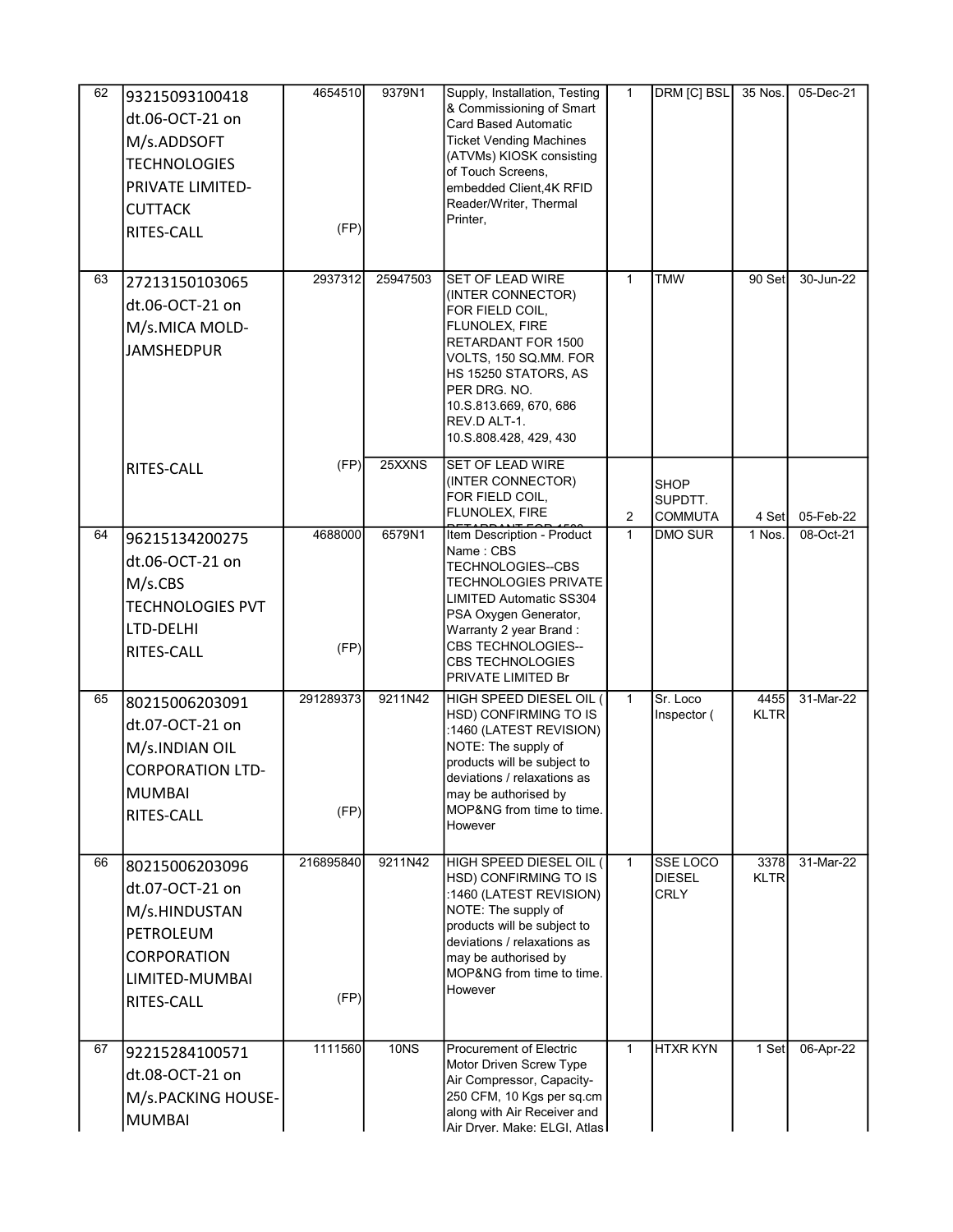|    | RITES-CALL                                                                                                                        | (FP)            |          | Copco or Kirloskar All                                                                                                                                                                                                                                  |                |                                          |          |           |
|----|-----------------------------------------------------------------------------------------------------------------------------------|-----------------|----------|---------------------------------------------------------------------------------------------------------------------------------------------------------------------------------------------------------------------------------------------------------|----------------|------------------------------------------|----------|-----------|
| 68 | 91215214100404<br>dt.08-OCT-21 on<br>M/s.SIGNOTRON<br>(INDIA) PVT.LTD.-<br><b>KOLKATA</b><br>RITES-CALL                           | 613600<br>(FP)  | 45XXNXXX | bidders should fill<br>5 KVA inverter working on<br>110 v DC input and 230 v<br>single phase AC output<br>under slung mounting type<br>suitable for AC unit<br>application and confirming<br>to RCF spec.no. EDTS-032<br>(REV-A) with annexure to<br>no | $\overline{1}$ | SSE(TL-<br>AC)PA                         | 4 Nos.   | 26-Jan-22 |
| 69 | 27215014103282<br>dt.19-OCT-21 on<br>M/s.VISHNU FORGE<br><b>INDUSTRIES LIMITED-</b><br><b>BANGALORE</b><br>RITES-CALL             | 2419200<br>(FP) | 29XXNS   | <b>SET OF ROTOR SHAFT</b><br>WITH DUMMY PINION<br>FOR SIEMENS AG ROTOR<br>TM TYPE- 1TB 2022-OTA-<br>03, AS PER DRG. NO.<br>SIEMENS AG/(2) E44010-<br>P5666-TM919.                                                                                       | $\mathbf{1}$   | <b>SHOP</b><br>SUPDTT.<br><b>COMMUTA</b> | 60 Nos.  | 19-Feb-22 |
| 70 | 56215560101196<br>dt.23-OCT-21 on<br>M/s.BHASKAR<br><b>CONSTRUCTIONS-</b><br><b>BIKANER</b><br>RITES-CALL                         | 531000<br>(FP)  | 25XXNS   | Supply, Testing and<br>Commissioning of Hydraulic<br>Lifting Platform Capacity -<br>10 Ton. As per ELS/LGD<br>Spec No. -<br>C/ELS/LGD/SPEC/TFPLLT/<br>0039. ACCEPTED: FIRMS<br>OFFER MAKE SAMAND                                                        | $\mathbf{1}$   | <b>MILL</b><br><b>WRIGHT II</b>          | $1$ Nos. | 08-Dec-21 |
|    | 27215005103170<br>dt.11-OCT-21 on<br>M/s.SAITRONIX<br><b>ELECTRO DRIVES</b><br>PRIVATE LIMITED-<br><b>HYDERABAD</b><br>RITES-CALL | 7436360<br>(FP) | 2901N00  | Supply of Vigilance Control<br>Unit complete for<br>Conventional locos as per<br>RSDO Spec. No.<br>RDSO/2008/EL/SPEC/0025<br>/Rev- 6 (June 2019). (ITEM<br>TO BE DELIVERED<br>DIRECTLY TO ULTIMATE<br><b>CONSIGNEES AS PER</b><br>ANNEXURE-             | $\mathbf{1}$   | SR.SEC.EN<br>G.<br>(STORES)              | 46 Nos.  | 11-Apr-22 |
| 72 | 56205708101133<br>dt.12-OCT-21 on<br>M/s.PIYUKA<br><b>ENTERPRISES-TONK</b><br>RITES-CALL                                          | 1168082<br>(FP) | 25XXNS   | Set of armoured cables 3.5<br>core, cross linked<br>polyethylene XLPE<br>insulated, PVC outer<br>sheathed cable with<br>aluminum stranded<br>conductor suitable for<br>voltage 1100 volt grade and<br>confirming to IS:7098 (par                        | $\mathbf{1}$   | SR.<br><b>SECTION</b><br>ENG. [PR        | 1 Set    | 27-Nov-21 |
| 73 | 56215559101186<br>dt.21-OCT-21 on<br>M/s.KONTACT<br><b>CONSORTIUM INDIA</b><br>PVT LTD-CHENNAI<br>RITES-CALL                      | 2454400<br>(FP) | 25XXNS   | <b>SET OF FEMALE</b><br>CIRCULAR CONNECTOR<br>FOR WAP-7 LOCO AS<br>PER CLW SPECIFICATION<br>NO. CLW/ES/3/0124 ALT-O<br>OR LATEST. ONE SET<br>CONSIST OF 3 ITEMS 176<br>NOS. AS PER ANNEXURE<br>ATTACHED. (ITEM TO BE<br>PROCURED FROM CLW               | $\mathbf{1}$   | <b>ERECTION</b><br><b>NO.4</b>           | 40 Set   | 19-Feb-22 |